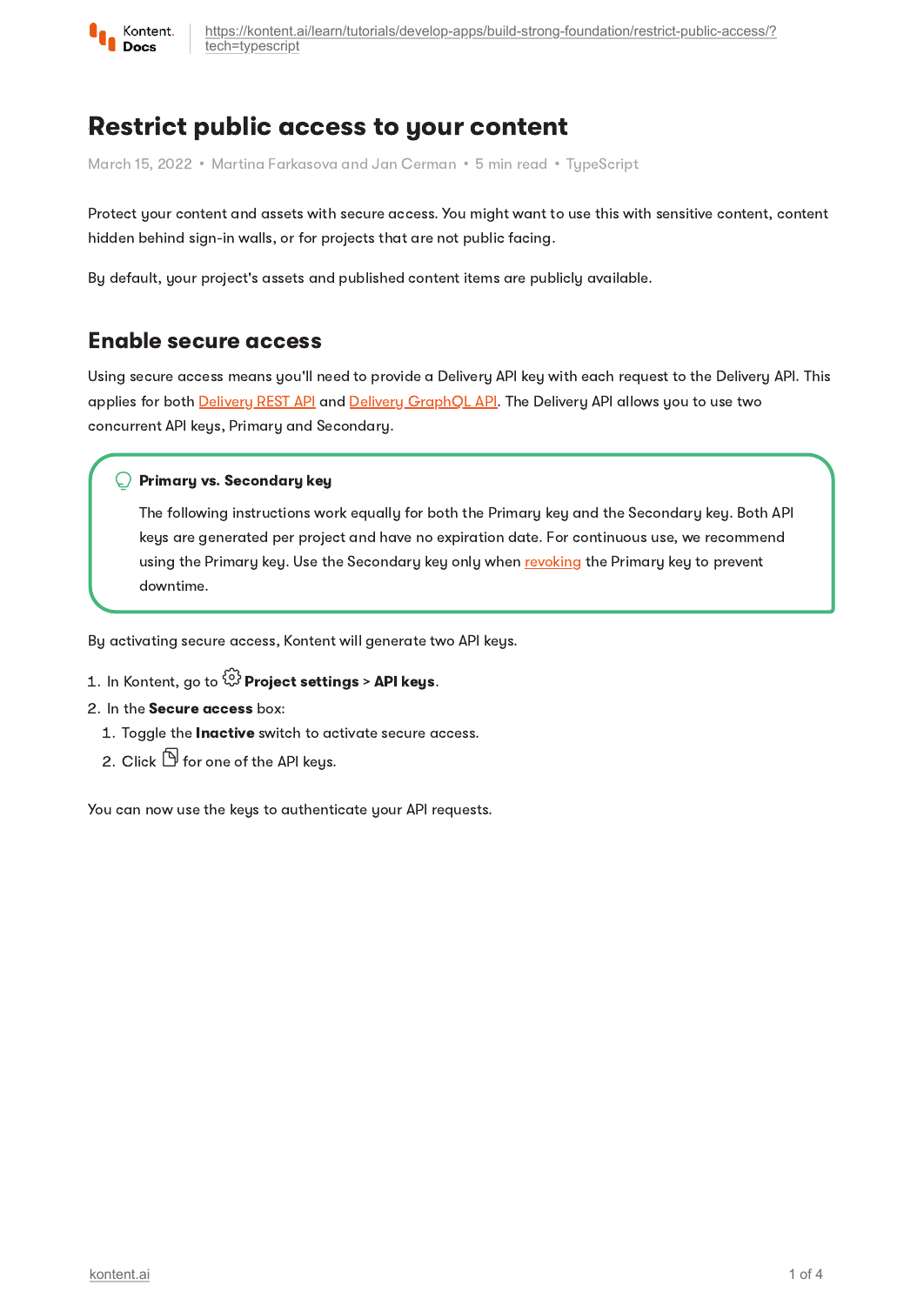

# Authenticate requests

Every request you make must be sent with an API key in the header. The **header uses the following format:** 

We [recommend](#page-3-0) you use the Primary key. The Secondary key is handy in case you need to revoke and rotate the keys.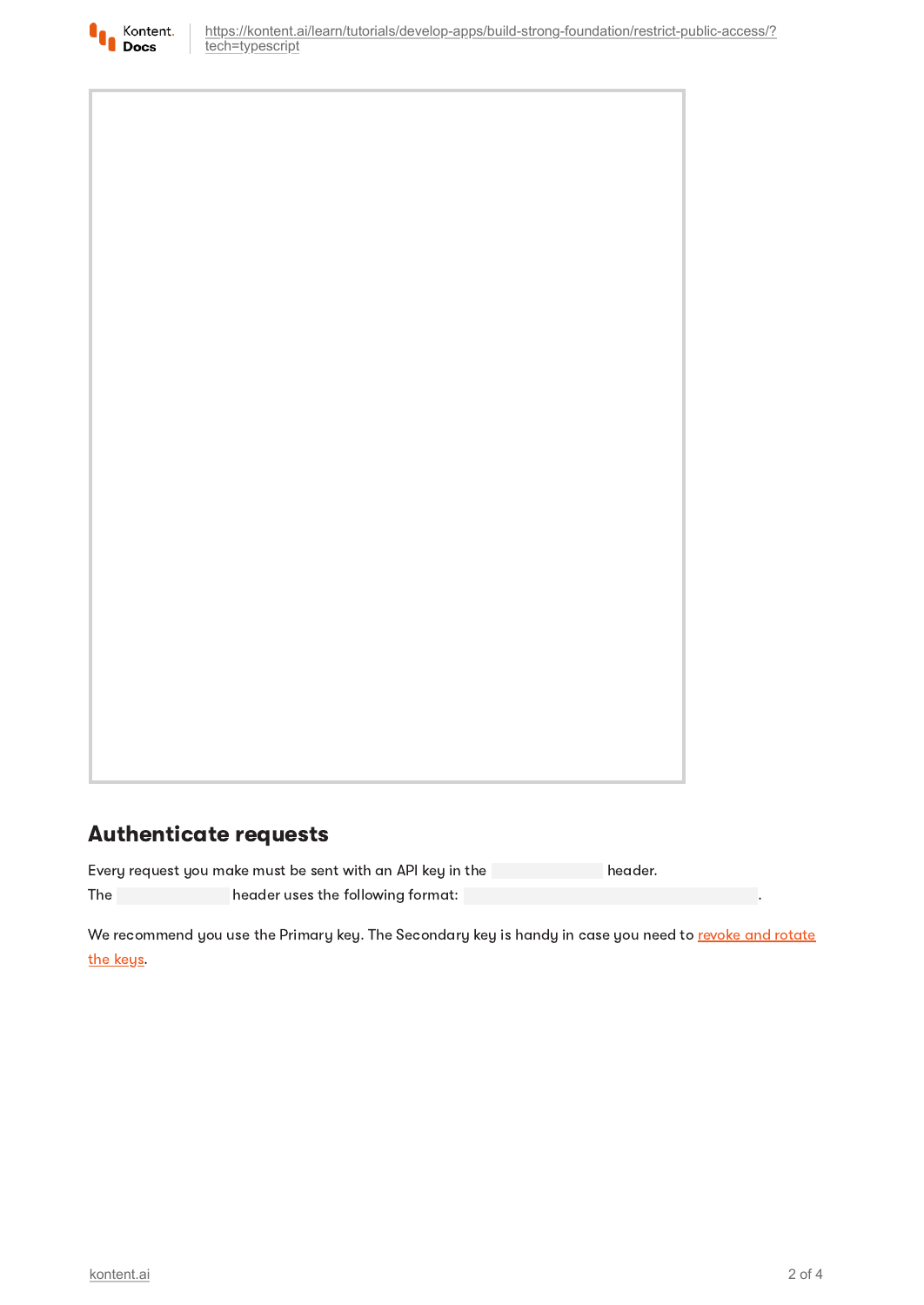

**TypeScript** 

[https://kontent.ai/learn/tutorials/develop-apps/build-strong-foundation/restrict-public-access/?](https://kontent.ai/learn/tutorials/develop-apps/build-strong-foundation/restrict-public-access/?tech=typescript) tech=typescript

## Retrieve content items securely

#### Tips for staying secure Q

Here are a few tips to help you when using Delivery API with secure access enabled:

- Retrieve content on the server side and NOT client side to prevent leaking your API keys.
- Store your API Keys outside your source code. For example, store them as environment variables. Make sure they're encrypted too.
- Regenerate only one key at a time to prevent downtime.
- Regenerate your API keys periodically. The older a key is, the higher the probability it could have been compromised.

When getting [content](https://kontent.ai/learn/tutorials/develop-apps/get-content/get-content-items/) items, add an API key on top of your requests. For example, the code below shows how to securely retrieve content of an article named My article.

After [performing](https://kontent.ai/learn/tutorials/develop-apps/get-content/filter-content-items-examples/) the request, you receive a single content item in the JSON format. You can filter your requests to, for example, retrieve only specific elements or items.